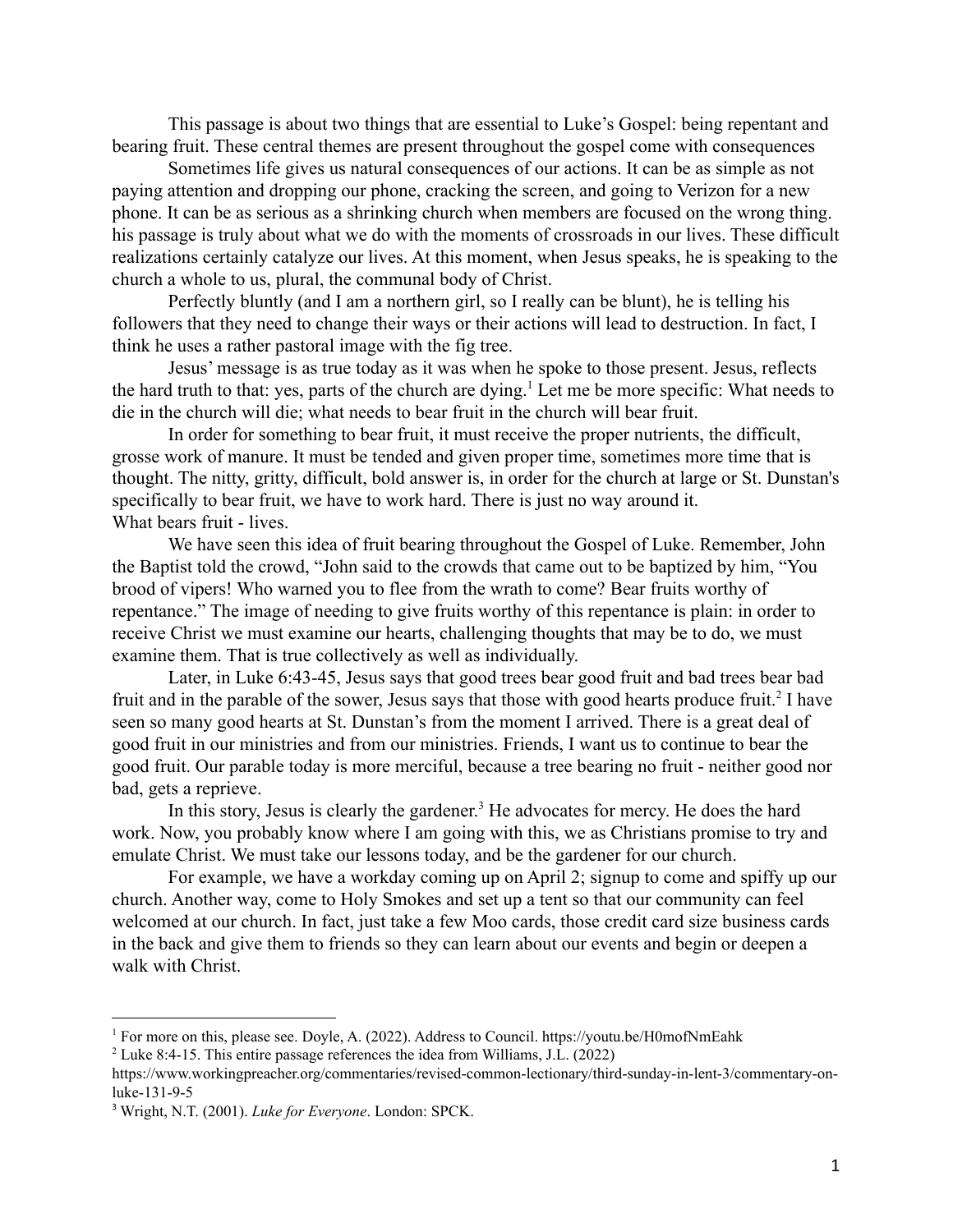To thrive as a church, what we need to do is simple: we must repent. That literally means that we need to turn in a different direction.<sup>4</sup> The parable Jesus tells is apt, however, the difference between us and a fig tree is clear. We have the power to choose.

So, let's choose to be the gardener and tend the church, $<sup>5</sup>$  finding the parts that can bear</sup> fruit and giving them nurturing power. Friends, notice that I am using the plural,, metanoeō, is you, but it is plural;

The King James version translates the passage stronger, "I tell you, Nay: but, except ye repent, ye shall all likewise perish."<sup>6</sup> As such, we all must repent, change course when necessary, together so we all can bear this good fruit.

Lent is a time to reform our minds so that we, as a church, can better see God's kingdom and bring it to others rather than continuing to bear bad fruit. There are new programs in our church and ones that might not work anymore. Our role as gardeners is to tend the church as best we can and change our ways to continue pointing to Christ.

Time for mercy - time for death

It is time for hard work. The reason we need solid Christian leadership in the church is that the work of repentance must be done consistently.<sup>7</sup> We have to look at our lives individually, of course, however, this passage is speaking to a crowd. I am inclined to think that means, we as a church need to do consistent repentance, tending of our church turning our ways. We, as a church, have been given mercy. The vineyard owner could have easily chopped the tree down.

Yet, there was an intermediary. In the same way, when we see something in the church that is not quite working; we as a church must work together to help that ministry bear fruit to reflect Christ. If in time, that ministry is not bearing fruit, it must be pruned.

Repentance, like bearing fruit, is another theme throughout Luke's Gospel. Think of the parable of the prodigal son,<sup>8</sup> where the younger son repents and the Older son, well, has a pity party. This theme of repentance continues today with the fig tree where the fig tree receives mercy. Where those who are gathered are encouraged to change their collective ways so that all of them may follow Christ's path.

Our scripture passage tells us the best way to do that: to focus on the future rather than dwelling on the past.<sup>9</sup> Some ministries have already been cut and are unlikely to return due to the

<sup>6</sup> Luke 13:3 King James Version.

https://saintdunstans.org/fr-romans-blog/the-parables-of-luke-15-part-6-the-father-and-the-two-lost-sons-luke-151-3- 11-24-and-25-32/

 $9$  Williams, J.L. (2022)

https://www.workingpreacher.org/commentaries/revised-common-lectionary/third-sunday-in-lent-3/commentary-onluke-131-9-5

<sup>4</sup> Thomas, D. (2022). https://www.journeywithjesus.net/lectionary-essays/current-essay?id=3348

<sup>5</sup> Williams, J.L. (2022)

https://www.workingpreacher.org/commentaries/revised-common-lectionary/third-sunday-in-lent-3/commentary-onluke-131-9-5

<sup>7</sup> Doyle, A. (2019). *Hitchhiking the Word*. http://hitchhikingthebible.blogspot.com/search?q=Lent+3C

<sup>8</sup> Luke 15:17-19 Edwards, J.R. (2015).The Pillar New Testament Commentary: The Gospel According to Luke. Nottingham: Apollos. "Like the man who should settle with his accuser before it is too late (12:58), the owner creates a window of opportunity to bear fruit. In the olive tree illustration of Rom 11:22 Paul speaks of the "goodness and severity" of God, precisely the themes of this parable. The parable declares the owner's heart and resolve, but not the tree's response. Like Simon the Pharisee (7:50) or the elder brother in the parable of the Prodigal Son (15:32), the question is left open whether there will be "fruit in keeping with repentance" (3:8)." I also lift up to you, Fr. Roman's blog where I get the image of the older son pouting.